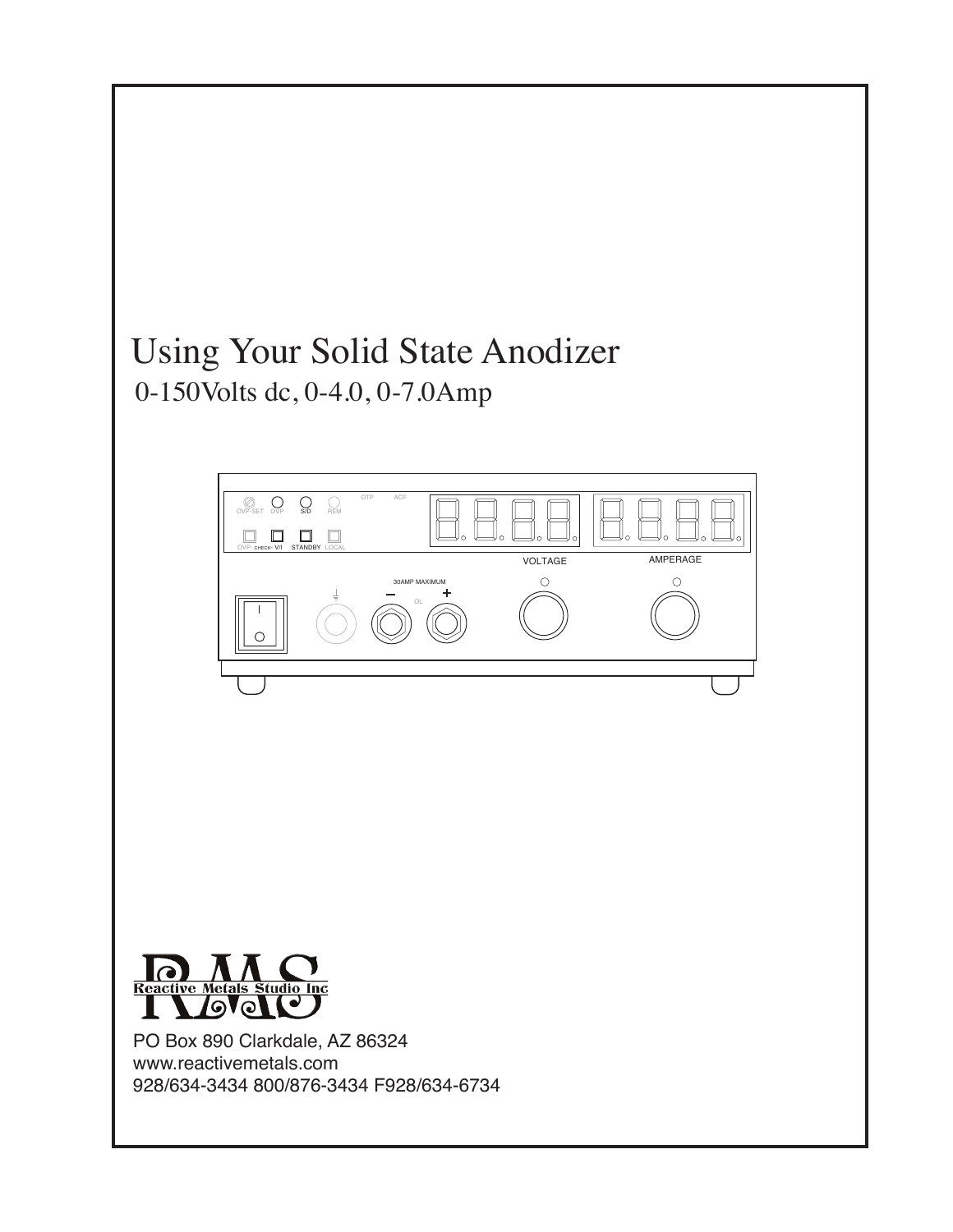**For the purposes of these anodizing instructions only the components that are involved in anodizing are high lighted and discussed. Setup instructions and test procedures are covered in the Xantrex Manual that came with your power supply. It is recommended that you read and follow those instructions.**

### **SAFETY SUMMARY**

The following general safety precautions must be observed during all phases of operation, service, and repair of this instrument. Failure to comply with these precautions or with specific warnings elsewhere in this manual violates safety standards of design, manufacture, and intended use of the instrument. Reactive Metals Studio, Inc. and Agilent Technologies assumes no liability for the customer's failure to comply with these requirements.

#### Before Applying Power

Verify that the product is set to match the available line voltage.

#### Ground The Instrument

This product is a Safety Class I instrument (provided with a protective earth terminal). To minimize shock hazard, the instrument chassis and cabinet must be connected to an electrical ground. The instrument must be connected to the AC power supply mains through a three-conductor power cable, with the third wire firmly connected to an electrical ground (safety ground) at the power outlet. Any interruption of the protective(grounding) conductor or disconnection of the protective earth terminal will cause a potential shock hazard that could result in personal injury. If the instrument is to be energized via an external autotransformer for voltage reduction, be certain that the autotransformer common terminal is connected to the neutral (earthed pole) of the AC power lines (supply mains).

Do Not Operate In An Explosive Atmosphere Do not operate the instrument in the presence of flammable gases or fumes.

### **KEEP AWAY FROM LIVE CIRCUITS**

Operating personnel must not remove instrument covers. Component replacement and internal adjustments must be made by qualified service personnel. Do not replace components with power cable connected. Under certain conditions, dangerous voltages may exist even with the power cable removed. To avoid injuries, always disconnect power, discharge circuits and remove external voltage sources before touching components.

## **SAFETY SYMBOLS**



CAUTION

The **WARNING** sign denotes a hazard. It calls attention to a procedure, practice, or the like, which, if not correctly performed or adhered to, could result in personal injury. Do not proceed beyond a **WARNING** sign until the indicated conditions are fully understood and met.

hazard. It calls attention to an operating procedure, or the like, which, if not correctly performed or adhered to, could result in damage to or destruction of part or all of the product. Do not proceed beyond **CAUTION** sign until the indicated conditions are fully understood and met.

The **CAUTION** sign denotes a

**Refer to the Operating and Service Manual for detailed specifications, operation and testing procedures.**

**Copyright Reactive Metals Studio, Inc. 2003-2014**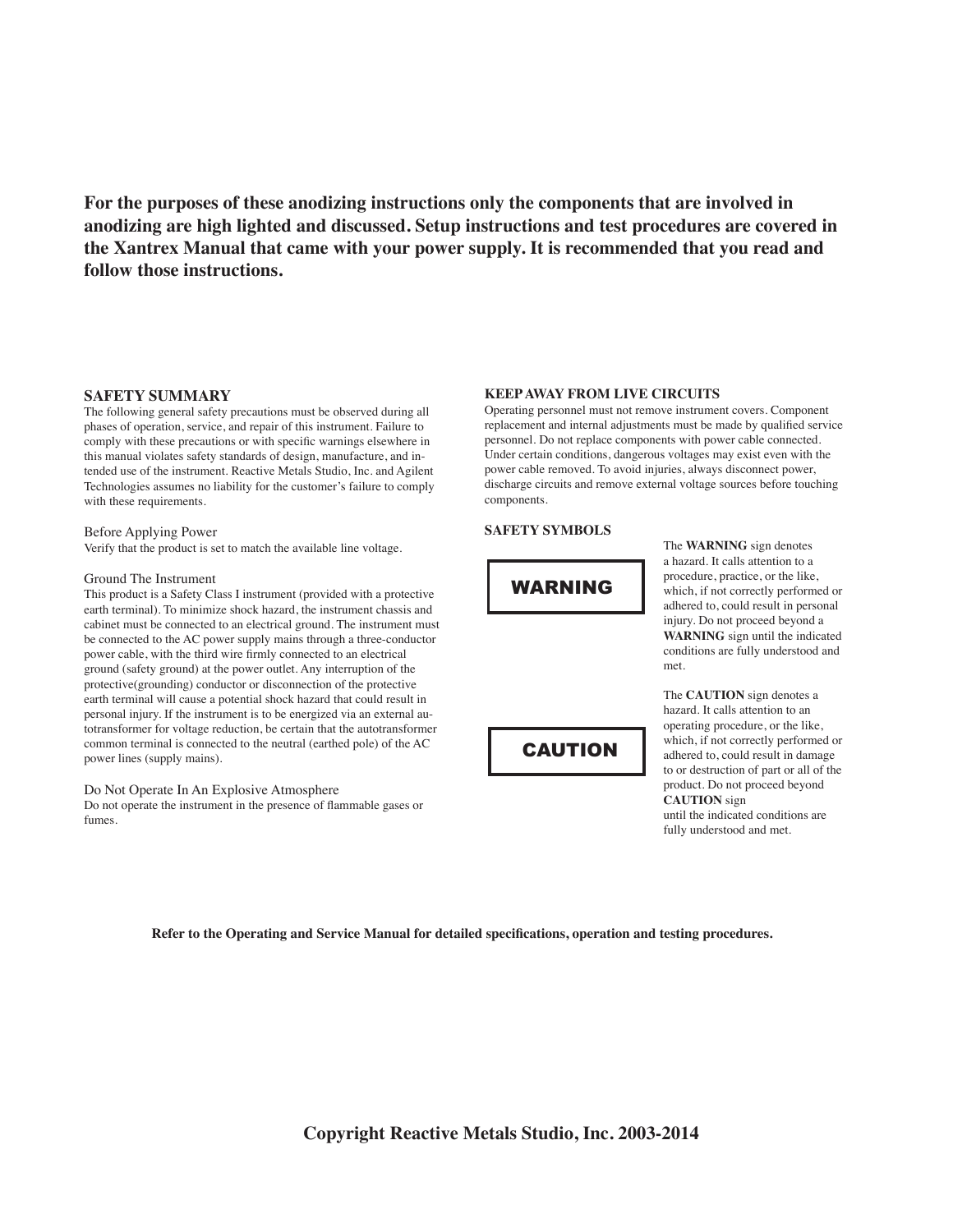

## INPUT: 115 Vac +/- 10%, 47-63Hz, 0.8 A, 600 W OUTPUT: 0 to 150 Vdc, 0-4A SIZE: 3.425˝H x 8.45˝W x 18.59˝D, 87.0mmH x 214.6mmW x 472.2mmD WEIGHT: Approx. 14lbs (6.4 kg)

## **INSTALLATION Inspection**

When you receive your power supply, inspect it for any obvious damage that may have occurred during shipment. If there is damage, notify the carrier and Reactive Metals Studio, Inc. immediately. Warranty information is printed on a card in the packing container. Save the shipping carton and packing materials in case the supply has to be returned in the future. If you need to return the supply for service call for authorization and instruction. Attach a tag identifying the owner and model number. Also include a brief description of the problem.

The "Turn-On Checkout Procedure" in this manual can be used as an incoming inspection check to verify that the supply is operational. See the factory manual appendix for tests that verify the supply's specifications.

#### **Location And Cooling**

The unit is shipped ready for bench operation after connection to an AC power source. The supply is air cooled. Sufficient space should be allotted so that a free flow of cooling air can reach the rear of the instrument when it is in operation. It should be used in an area where the ambient temperature does not exceed 40 degrees C. The current derates 1% per degree C between 40°C-55°C.

## WARNING

*Do not install on a metal work surface or next to metal pumbing fittings.*

#### **Input Power Requirements**

The power supply is ready to be operated from 110Vac, 43-63Hz.

## **Power Cord**

This instrument is equipped with a three conductor power cable. The third conductor is the ground conductor and when the cable is plugged into an appropriate receptacle, the instrument is grounded. The offset pin on the power cable three prong connector is the ground connection. In no event should this instrument be operated without an adequate cabinet ground connection.

The power supply was shipped with a power cord for the type of outlet used in the USA.

Note: The terms Current, Amp and Amperage are used interchangably and have the same meaning.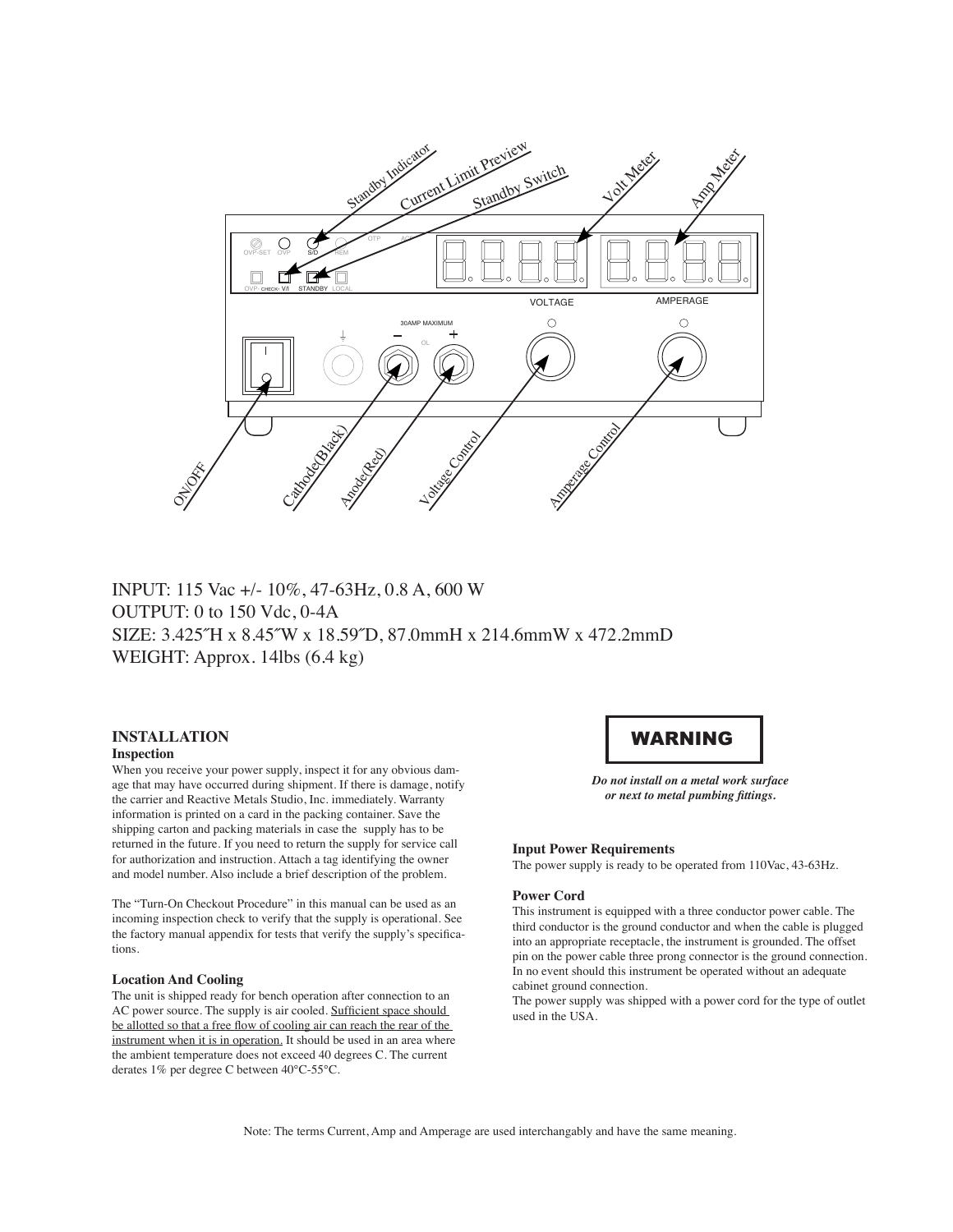**See the Xantrex operating manual for complete setup and testing. This anodizing manual only covers anodizing setup and procedures.**



## **OPERATION**

#### **Turn-On Checkout Procedure**

The following checkout procedure describes the use of the front panel controls and indicators and ensures that the supply is operational:

a. Rock the **ON/OFF** button to *ON*.

b. Turn **VOLTAGE** control fully counter clockwise to ensure that output decreases to 0 Vdc than fully clockwise to ensure that output voltage increases to the maximum output voltage.

c. To check and/or preset the current output:

1) Turn the **VOLTAGE** up a couple of turns so that a few volts show on the meter.

2) Push in and hold the **PREVIEW** button.

3)Turn the **CURRENT** control fully counter clockwise and then fully clockwise to ensure that the current limit value can be set from zero to the maximum rated value.

**ON/OFF & STANDBY:** It is very important to turn the unit *OFF* and the voltage down when not in use. This procedure will help prevent electrical shock.

The **STANDBY** button provides a means to preset the amperage without applying power to the output. This is a safety issue. You may leave the voltage and amperage turned up when in **STANDBY** mode. There will be no power to the leads.

To preset the output push in and hold the **PREVIEW** button. The **AMPERAGE** can then be set to the desired level. The meter will indicate the maximum set. The voltage can also be set but it is not as accurate as when the circuit is in operating mode

**OUTPUT:** Plug the red lead into the **+** or **ANODE OUTPUT**. This is the lead that will attach to your work.

Plug the black lead into the **-** or **CATHODE OUTPUT**. This will attach to the metal cathode strip in your anodizing bath. It will also connect to the cathode in applicators like brushes and sponges.

(The third output which is ground is not accessed for anodizing.)



### Operation Beyond Rated Output

The output controls can adjust the voltage or current to values above (up to 5%) the rated output as indicated on the front panel display. Although the supply can be operated in the 5% overrange region without being damaged, it can not be guaranteed to meet all of its performance specifications in this region.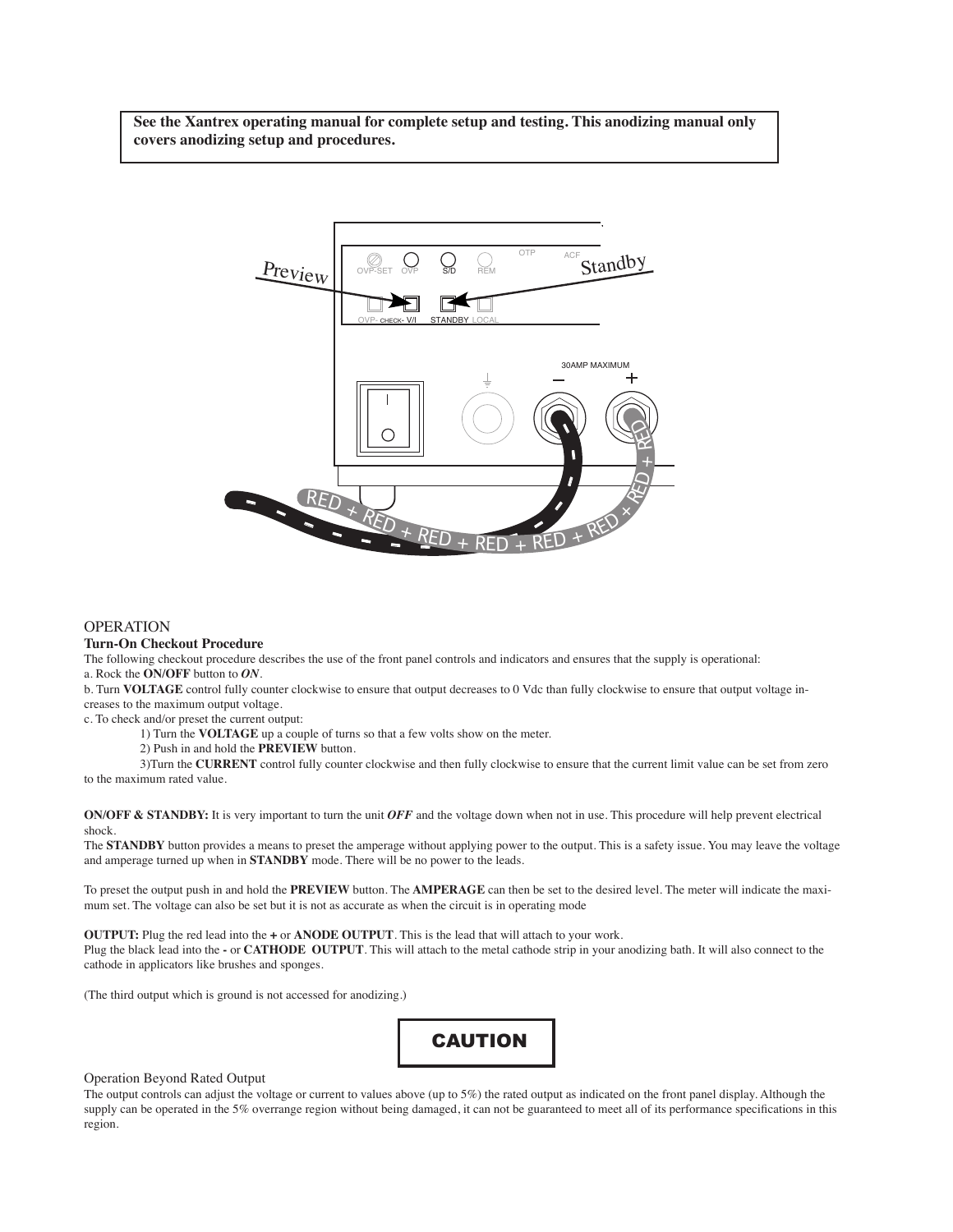

The **METER** array shows both volts and the amperage that is available. The voltage is set and can be changed by turning the ten turn **VOLTAGE**  knob. Voltage can be set very accurately and will be indicated on the left. The voltage above is 88.8Vdc. The voltmeter indicates the voltage available prior to applying a load and can be adjusted at anytime. When the anodizing load is applied the voltage will drop and then rise as the process continues to the preset value.

The current/amperage is set with the ten turn **CURRENT** knob and is shown on the right of the meter. The number shown above is 3.80 amps. The maximum output is 4.00 amps. This control may be changed at any time. If the anodizing is progressing too fast or heat and steam are being generated, turn the amperage output down and vise versa if it is too slow. When the anodizing load is applied the meter will show the full amperage you set being drawn. As the process nears the color/voltage desired the meter reading will decrease to near zero.

## **ANODIZING QUICK START**

# WARNING

*Electrical shock hazard! Wear rubber gloves at all times. This is a dangerous process! Maintain all safety procedures at all times. This power supply is capable of dangereous electrical shocks if misused. If you are unsure of the safety of your setup check with an electrical specialist.* 

The following is a step by step procedure to quick start you into anodizing. Please read the copy of **Studio Preparation and Coloring of Titanium** that came packed with your anodizer. It contains more detailed information.

## **Electrolyte**

The liquid solution used for this process may be many different things. We recommend TSP(Tri Sodium Phosphate). This is a low sudsing detergent. Products similar to this include automatic dishwasher detergents and may be substituted. The water can be distilled or demineralized bottled water. Do not use tap or well water. A cup of dry TSP per gallon of water is sufficient for most anodizing, although as much as two cups can be used. Mix the dry ingredient into the water and mix well.

A lidded plastic container is best suited for an anodizing tank. The container may be up to 5 gallons(19 liters). It should relate to the size of your work. Mark the container well, so that it will not be confused with other containers or food. Larger baths help dissipate heat during continuous operations.

#### **Cathode**

**A stainless steel foil strip wrapped around the inside of a container as shown in the illustration is an excellent cathode. Cut a long strip along the top edge and fold it up. This should reach above the tank edge and will be where the BLACK(-) cathode lead attaches. A stainless steel container can also act as the cathode. Restaurant type steam table pans are excellent.** *Great care must be taken to protect the operator and equipment from short circuits in and around a metal container. Use plastic mesh and baskets or other insulating materials.*